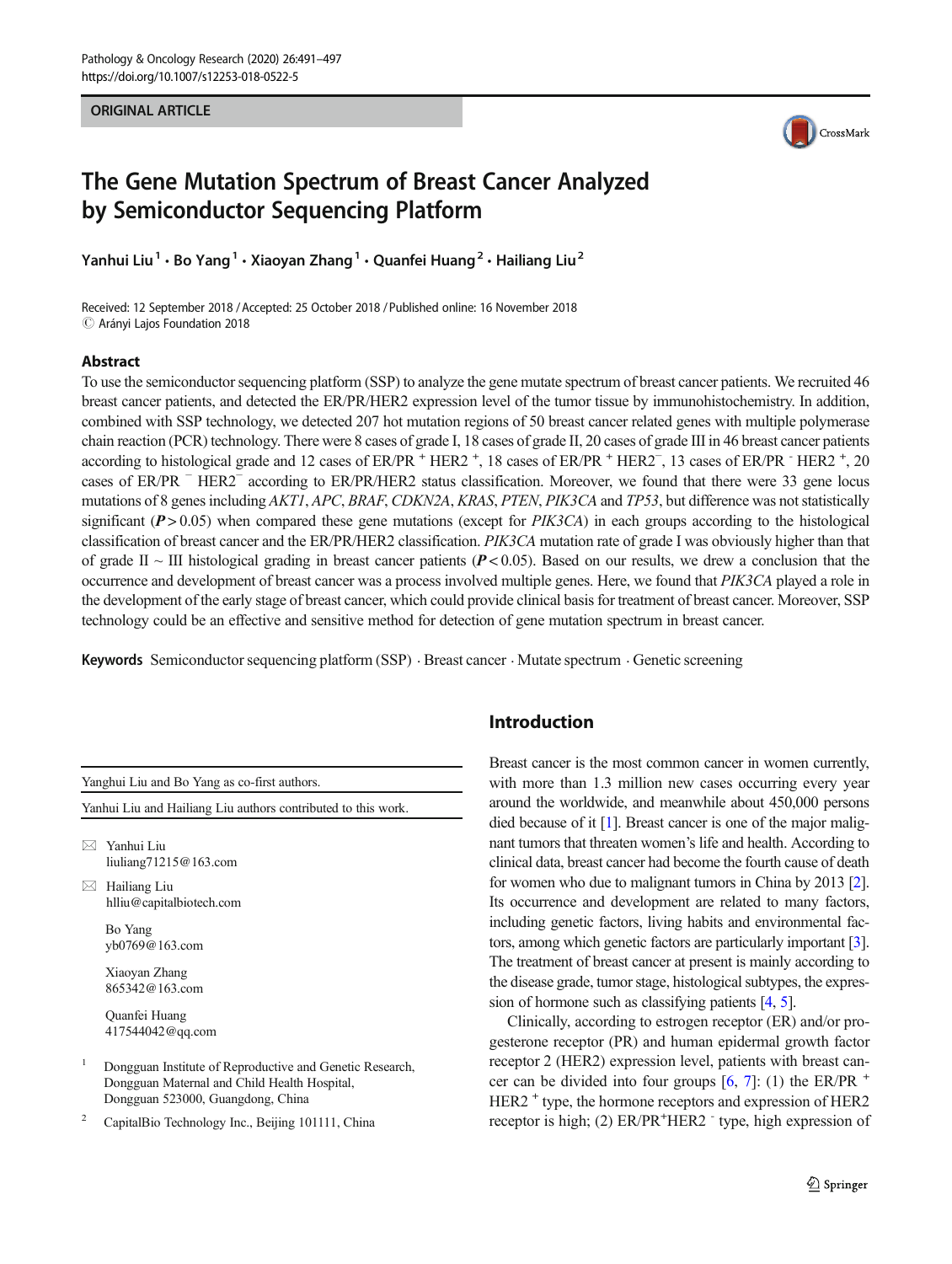hormone receptor but no expression of HER2 receptor; (3) ER/ PR <sup>–</sup> HER2<sup>+</sup> type, hormone receptor is not expressed and HER2 is highly expressed; (4) triple negative breast cancer (TNBCs) is defined as lack of expression of ER, PR and HER2 (ER/PR  $⁻$ HER2 <sup>-</sup>). At present, it is believed that the change of expression level of breast cancer related genes is far earlier than morphological changes [\[8\]](#page-6-0). A characteristic gene expression profile can help pathologists and oncologists diagnose of breast cancer before they can observe morphological changes in the tumor. In addition, studies have shown that different gene expression profiles may reflect different tumor subtypes, involving different phenotypes and clinical features [\[8](#page-6-0), [9\]](#page-6-0).

With the development of technology, next generation sequencing (NGS) technology play an important role in detecting the expression of thousands of genes at the same time. Meantime, the molecular mechanism of breast cancer has a deeper understanding [[10](#page-6-0)]. New molecular tumor markers may be used to more accurately diagnose and could help develop more effective individualized targeted therapy drugs.

In the present study, the main purpose was to investigate the semiconductor sequencing platform (SSP) to detect breast cancer gene mutation spectrum, and at the same time analyzed the relationship between breast cancer mutation, the pathological classification and the histological grading, which could provide clinical basis for further treatment.

## Materials and Methods

#### **Patients**

This study was approved by the Ethics Committee of Dongguan Maternal and Child Health Care Hospital and the informed consent signed by the patients. 46 cases without chemotherapy of breast cancer patients was recruited in both Maternal and child health care hospital, Dongguan, Guangdong province and Houjie hospital, Dongguan, Guangdong province from February 2016 to August 2017. The cohort aged from 31 to 86 years old, with an average of 47.22 years old. Among the 46 cases, there were 45 females and 1 male.

#### Histological Specimens and Immunohistochemistry

The breast tissues removed from surgical and the corresponding normal breast tissue were both fixed with 4% formalin, paraffin embedding, and cut into 4 μM size. Tissue sections were dewaxed by conventional xylene, and dehydrated by gradient ethanol, followed by 3% hydrogen peroxide was used to block the endogenous peroxidase. Closed by goat antigens with 0.01 mol/L citrate buffer ( $pH = 6.0$ ) under high pressure, then incubation with primary antibody at  $4^{\circ}$ C over night; the second antibody labeled horseradish enzyme was then incubated and also streptomyces affinity peroxidase (SP) was added. Cyanobacterium essence was redyeing after DAB staining. Finally, a neutral gum seal was applied. Phosphate buffer solution (PBS) was used as the negative control instead of monoclonal antibody, and the breast tissue samples with normal positive staining were known as the positive control. Specimens were graded by two pathologists independently, and the evaluation of immunohistochemitry results was according to the proportion of positive cells, the cell nucleus of samples stained yellow were determine as positive. The samples with positive cells was less than  $5\%$  in  $5X$  view of microscope were considered as negative, and 5%~40% was for ++,  $40\%~60\%$  was for +++, more than  $60\%$  for ++++.

## Semiconductor Sequencing and Genetic Mutation Analysis

The peripheral blood from the patients were collected, and followed by genomic DNA extracted, ultrasonic interrupt, enzyme supplement, polyA tail was added and joint, build sequencing library by multiple polymerase chain reaction (PCR) amplification method. Built DNA libraries were quantitative determined by Nanodrop 2000 (Thermo Fisher Scientific, Wilmington, DE, USA), Qubit and 1% agarose gel electrophoresis, respectively. In the present study, we amplified 207 focus mutation areas in 50 tumor related genes, including BRAF, EGFR, HER2, KIT, KRAS, NRAS and PDGFRA that seven genes recommend in National Comprehensive Cancer Network (NCCN) guide. Finally, the samples tested by BioelectronSeq 4000 high throughput sequencing machines (CapitalBio Genomics Co., Ltd). When for data analysis, the gene mutation sites from our samples would be matched with database such as Clinvar ([https://www.ncbi.nlm.nih.gov/](https://www.ncbi.nlm.nih.gov/clinvar/) [clinvar/\)](https://www.ncbi.nlm.nih.gov/clinvar/), dbSNP [\(https://www.ncbi.nlm.nih.gov/snp/\)](https://www.ncbi.nlm.nih.gov/snp/) and the COSMIC database [\(https://cancer.sanger.ac.uk/cosmic](https://cancer.sanger.ac.uk/cosmic)) to obtain their mutation significance.

### Statistical Analysis

Based on our obtained results, we used SPSS 19.0 software for statistical data analysis, Pearson chi-square and fisher exact probability methods to compare the difference between groups, when P value was  $\leq 0.05$  meant statistically significant, but  $P$  value was  $>0.05$  meant no difference in statistical significant.

## Results

In the present study, we collected 46 breast cancer patients, including 45 females and one male, which range from 31 to 86 years old, with the average age of 47.22 years old (Table [1\)](#page-2-0). These 46 breast cancer patients were classified into three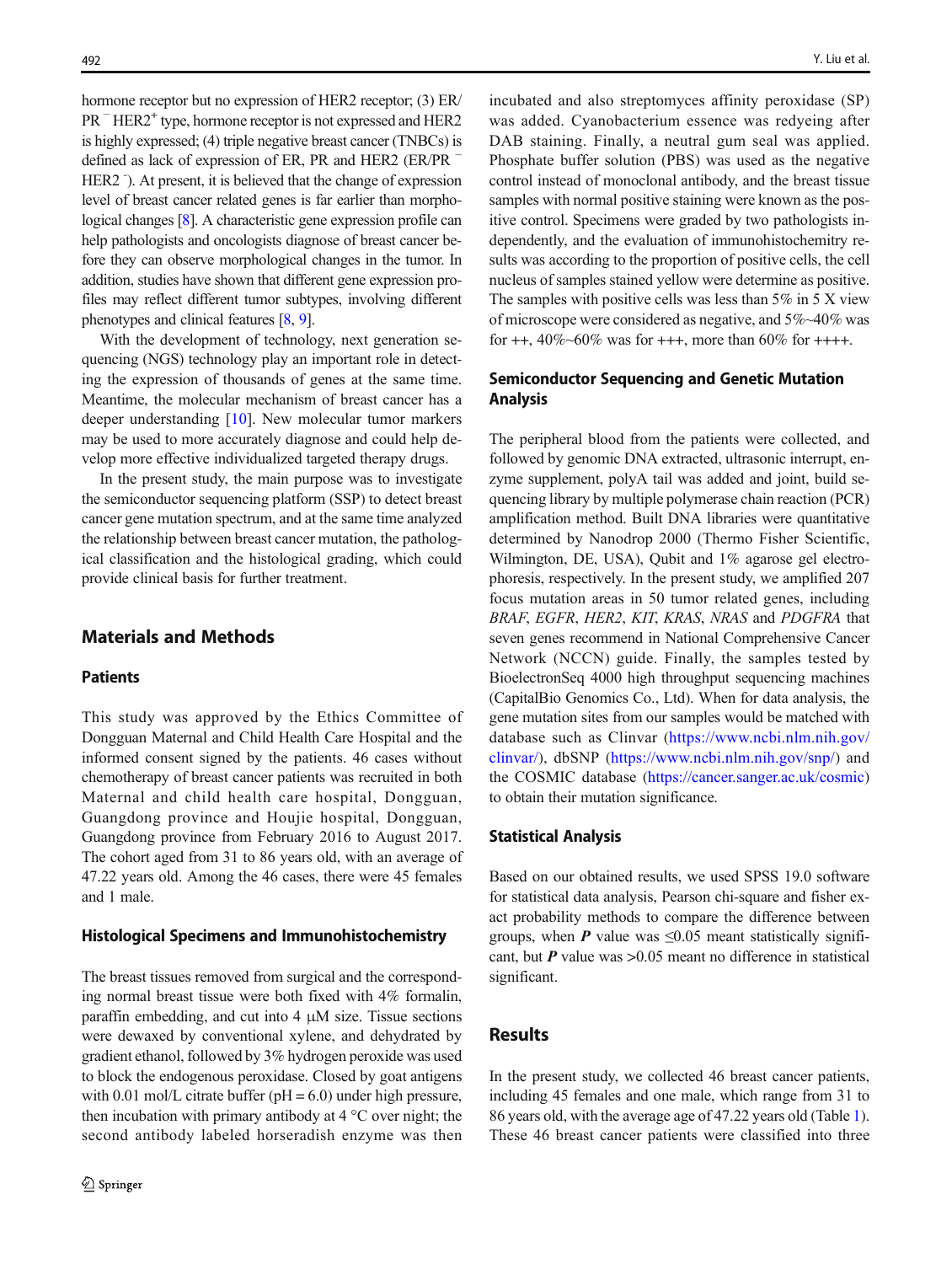<span id="page-2-0"></span>Table 1 Clinicopathologic features of patients with breast  $carcinoma(n = 46)$ 

| Characteristic           | Value          |
|--------------------------|----------------|
| Age (years)              |                |
| Median                   | 47.22          |
| Range                    | $31 - 86$      |
| <b>Sex</b>               |                |
| Male                     | 1              |
| Female                   | 45             |
| Stage at diagnosis       |                |
| I                        | 8              |
| П                        | 18             |
| Ш                        | 20             |
| ER/PR/HER2 status        |                |
| $ER/PR + HER2+$          | 23             |
| $ER/PR + HER2-$          | 10             |
| ER/PR-HER2+              | 8              |
| ER/PR-HER2-              | 5              |
| Number of mutation sites |                |
| $\theta$                 | 8              |
| 1                        | 28             |
| $\overline{c}$           | 8              |
| 3                        | $\overline{2}$ |

ER, estrogen receptor; HER2, human epidermal growth factor receptor 2; PR, progesterone receptor; +, positive; −, negative

grades including grade I, II and III according to postoperative pathological and immunohistochemistry results of the patients and WHO histological classification for breast cancer (2012 version). There were 8 cases for grade I, 18 cases for grade II, and 20 cases for grade III. In the aspect of histological type, there were 46 cases non-specific invasive ductal carcinoma and 1 case of invasive ductal carcinoma characterized by

myeloid carcinoma. As for the state classification of ER/PR/ HER2 (Fig. 1), there were 23 cases of ER/PR<sup>+</sup>HER2<sup>+</sup>, among which 20 had gene mutation; 10 cases of ER/PR<sup>+</sup>HER2<sup>-</sup>, and 8 patients had gene mutation; 8 cases of ER/PR<sup>-</sup>HER2<sup>+</sup>, including 7 patients with gene mutation; 5 cases with ER/ PR<sup>−</sup>HER2<sup>-</sup>, including 3 patients with gene mutation (Fig. 1).

Among the 46 patients, we found that there were 33 mutation sites of 8 genes that belonged to 50 common breast cancer related genes in 39 patients (84.78%). The 8 mutated genes including AKT1, APC, BRAF, CDKN2A, KRAS, PTEN, PIK3CA and TP53. Among of them, the mutation of PIK3CA gene took the most of 26 cases, followed by TP53 (19 cases), CDKN2A (2 cases), and one case in the remaining five genes, respectively. For every patient, there were 2 cases of three site mutations, 8 cases of two site mutations, 28 cases of single site mutation, and 7 cases without gene mutation (Table [2](#page-3-0)).

We compared the gene mutations in each groups according to the histological classification of breast cancer and the ER/ PR/HER2 classification, but found that the difference was not statistically significant  $(P > 0.05)$  (Table [3\)](#page-3-0). Then we analyzed the mutation situation of PIK3CA gene and learnt its relationship with the histological classification of breast cancer and ER, PR and HER2. There were 7 cases of PIK3CA gene mutation in grade I, non-mutation of 1 case; 9 cases of mutation in grade II, 9 cases of non-mutation; 6 cases of mutation in grade III, 14 cases of non-mutation. Based on our results, we had knowledge that the lower the histological classification level, the higher PIK3CA gene mutation frequency ( $P < 0.05$ ) (Table [4](#page-4-0)). Moreover, there was no significant correlation between PIK3CA gene and other clinical pathological features, and the difference was not statistically significant (Table [4](#page-4-0)).



Fig. 1 Statistics about the relationship between gene mutations and clinical characteristics in 46 breast cancer patients. a Gene mutations and ER/ PR/HER2 classification; b Gene mutations and histological grade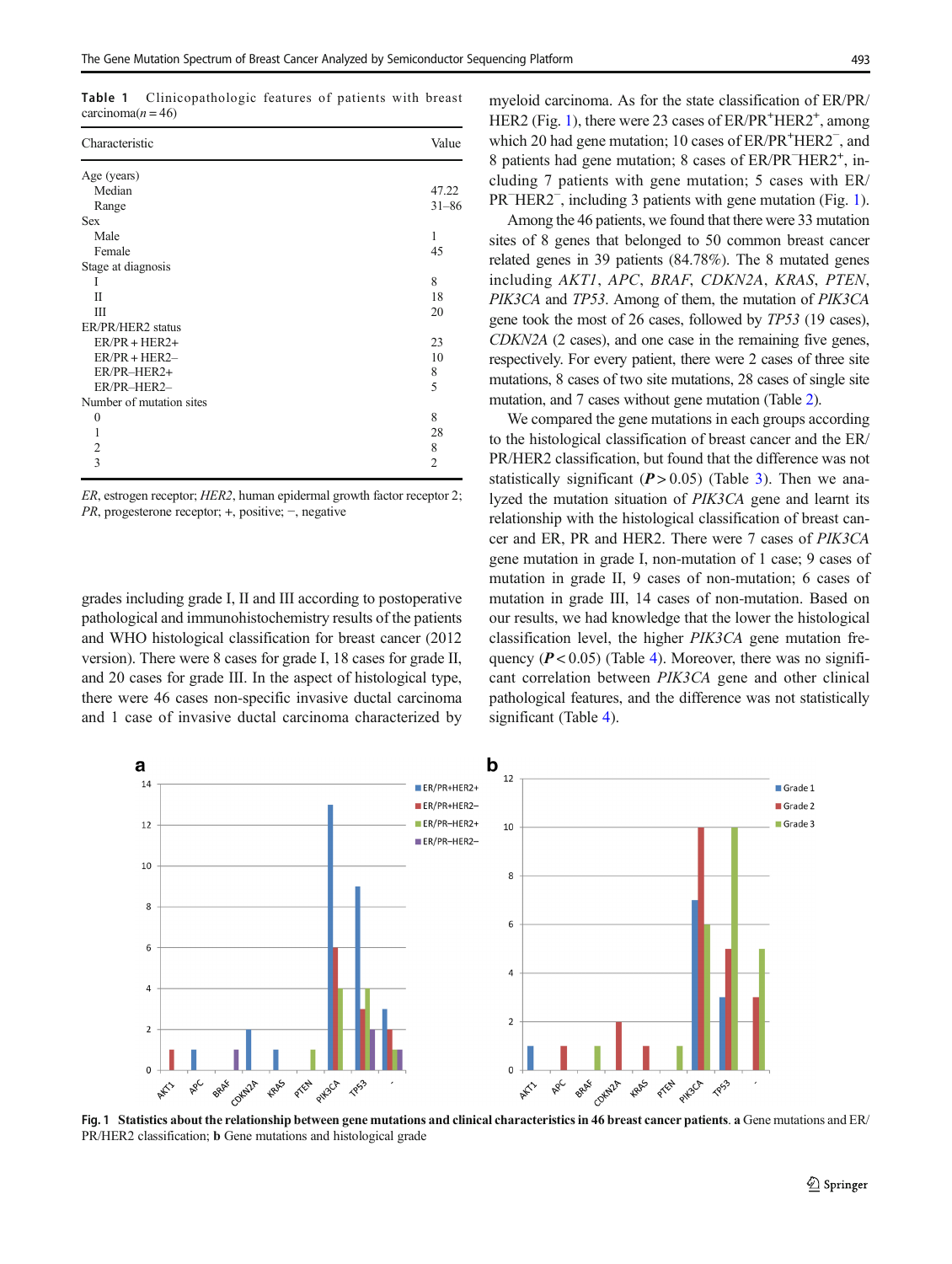<span id="page-3-0"></span>Table 2 Mutational spectrum detected by next generation sequencing among 46 breast carcinoma patients

| Gene        | Nucleotide change | Consequence of<br>amino acid change | Mutation type | Category                     | Number of<br>patients (n) | Mutation<br>frequency $(100\%)$ |
|-------------|-------------------|-------------------------------------|---------------|------------------------------|---------------------------|---------------------------------|
| <b>AKT1</b> | c.49G > A         | p.E17K                              | Missense      | Pathogenic                   |                           | 29.46                           |
| APC         | c.3313C > T       | p.R1105W                            | Missense      | Unknown significance         |                           | 40.56                           |
| <b>BRAF</b> | c.1796C > T       | p.T599I                             | Missense      | Pathogenic                   |                           | 3.15                            |
| CDKN2A      | c.385C > T        | p.R129C                             | Missense      | Unknown significance         |                           | 50.07                           |
|             | c.296G > A        | p.R99Q                              | Missense      | Unknown significance         |                           | 50.56                           |
| <b>KRAS</b> | c.40G > A         | p.V14I                              | Missense      | Pathogenic                   |                           | 4.05                            |
| <b>PTEN</b> | c.511C > T        | p.Q171X                             | Stop gained   | Unknown significance         |                           | 16.52                           |
| PIK3CA      | c.3140A > T       | p.H1047L                            | Missense      | Pathogenic                   | 3                         | 24.71~47.49                     |
|             | c.3140A > G       | p.H1047R                            | Missense      | Pathogenic                   | 9                         | $6.71 - 81.96$                  |
|             | c.241G > A        | p.E81K                              | Missense      | Likely pathogenic            |                           | 14.89                           |
|             | c.1636C > A       | p.0546K                             | Missense      | Pathogenic                   |                           | 33.11                           |
|             | c.1633G > A       | p.E545K                             | Missense      | Pathogenic                   | 3                         | $18.27 - 32.29$                 |
|             | c.1624G > A       | p.E542K                             | Missense      | Pathogenic                   | 3                         | $8.79 - 45.08$                  |
|             | c.1616C $>$ G     | p.P539R                             | Missense      | Likely pathogenic            |                           | 30.89                           |
|             | c.1258 $T > C$    | p.C420R                             | Missense      | Pathogenic                   |                           | 62.82                           |
|             | c.1214C > T       | p.S405F                             | Missense      | Pathogenic                   |                           | 4.11                            |
|             | c.1035 $T > A$    | p.N345 K                            | Missense      | Pathogenic                   | $\overline{c}$            | $8.07 - 25.57$                  |
| TP53        | c.856G > A        | p.E286K                             | Missense      | Pathogenic                   |                           | 49.77                           |
|             | $c.823$ del $T$   | p.C275fs                            | Deletion      | Unknown significance         |                           | 19.74                           |
|             | c.817C > T        | p.R273C                             | Missense      | Pathogenic                   | 2                         | $25.05 - 65.83$                 |
|             | c.768 769del      | p.T256 fs                           | Deletion      | Unknown significance         |                           | 13.43                           |
|             | c.743G > A        | p.R248Q                             | Missense      | Pathogenic                   | $\overline{2}$            | 8.67~46.92                      |
|             | c.711G > A        | p.M237I                             | Missense      | Likely pathogenic            |                           | 40.27                           |
|             | c.659A > G        | p.Y220C                             | Missense      | Pathogenic                   |                           | 29.38                           |
|             | c.524G > A        | p.R175H                             | Missense      | Pathogenic/Likely pathogenic |                           | 68.22                           |
|             | c.517G > A        | p.V173 M                            | Missense      | Pathogenic/Likely pathogenic |                           | 3.35                            |
|             | c.488A > G        | p.Y163C                             | Missense      | Likely pathogenic            |                           | 17.05                           |
|             | c.404G > A        | p.C135Y                             | Missense      | Likely pathogenic            |                           | 8.76                            |
|             | c.329G > C        | p.R110P                             | Missense      | Likely pathogenic            |                           | 12.45                           |
|             | c.229C > T        | p.P77S                              | Missense      | Unknown significance         |                           | 33                              |
|             | c.206C > T        | p.A69V                              | Missense      | Unknown significance         |                           | 3.03                            |
|             | c.1025G > C       | p.R342P                             | Missense      | Pathogenic/Likely pathogenic | 2                         | $34.53 - 59.15$                 |
|             | c.1009C > G       | p.R337G                             | Missense      | Unknown significance         |                           | 37.02                           |

Unknown significance: conflicting interpretations of pathogenicity

# **Discussion**

The incidence of breast cancer ranks the first among female malignant tumors in China, which seriously endangers women's life and health. Traditional treatment planning and the prognosis of patients with breast cancer is mostly based on anatomical features such as tumor size, local tumor infiltration, lymph node pathological condition, and some biological indexes such as histologic grade, ER, PR, and HER2 [\[11\]](#page-6-0). Because of the heterogeneity of breast cancer, the patient's

Table 3 Mutations detected by next generation sequencing in different histologic tumor grades and different ER/PR/HER2 status of breast carcinoma

| Characteristic          |                 | No. $(\%)$ of patients |   | $P$ value* |
|-------------------------|-----------------|------------------------|---|------------|
|                         |                 | $^{+}$                 |   |            |
| Histologic Tumor Grades | Grade 1 and 2   | 23                     | 3 | >0.05      |
|                         | Grade 3         | 15                     |   |            |
| ER/PR/HER2              | $ER/PR + HER2+$ | 20                     | 3 | >0.05      |
|                         | $ER/PR + HER2-$ | 8                      | 2 |            |
|                         | ER/PR-HER2+     |                        |   |            |
|                         | ER/PR-HER2-     |                        | ↑ |            |
| ER                      | $^{+}$          | 27                     |   | >0.05      |
|                         |                 | 11                     | 3 |            |
| <b>PR</b>               | $^{+}$          | 26                     |   | >0.05      |
|                         |                 | 12                     | 3 |            |
| HER <sub>2</sub>        | $^{+}$          | 30                     | 4 | >0.05      |
|                         |                 | 8                      | 4 |            |

ER, estrogen receptor; HER2, human epidermal growth factor receptor 2; PR, progesterone receptor; +, positive; −, negative; \* Fisher exact probability method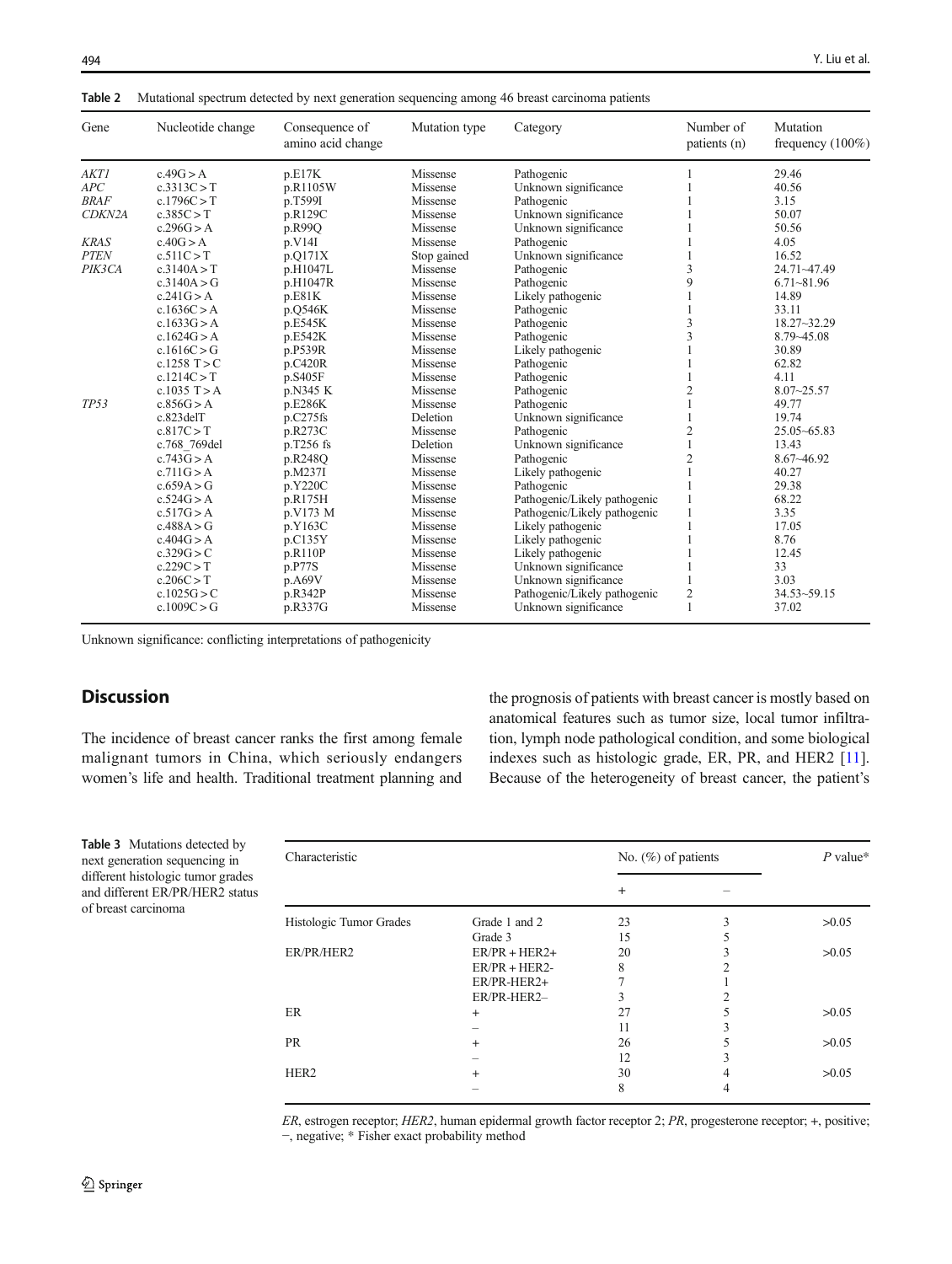<span id="page-4-0"></span>Table 4 PIK3CA mutation detected by next generation sequencing in different histologic tumor grades and different ER/ PR/HER2 status of breast carcinoma

| Characteristic                     |         | No. (%) of Patients |         | $x^2$               | $P$ Value       |
|------------------------------------|---------|---------------------|---------|---------------------|-----------------|
|                                    |         | $PIK3CA+$           | PIK3CA- |                     |                 |
| Histologic Tumor Grades<br>Grade 1 |         |                     |         | $< 0.05^{\text{a}}$ |                 |
|                                    | Grade 2 | 9                   | 9       |                     |                 |
|                                    | Grade 3 | 6                   | 14      |                     |                 |
| ER                                 | $^{+}$  | 19                  | 13      |                     | $0.054^{\rm a}$ |
|                                    |         | 4                   | 10      |                     |                 |
| <b>PR</b>                          | $^{+}$  | 18                  | 13      | 2.473               | $>0.05^{\rm b}$ |
|                                    |         | 5                   | 10      |                     |                 |
| <b>HER</b>                         | $^{+}$  | 18                  | 16      | 0.451               | $>0.05^{\rm b}$ |
|                                    |         | 5                   |         |                     |                 |

ER, estrogen receptor; HER2, human epidermal growth factor receptor 2; PR, progesterone receptor; +, positive; −, negative; <sup>a</sup>, Fisher exact probability method; <sup>b</sup> chi-square test

response to treatment exist certain differences between different types of breast cancer patients and even the different stages of the same patient, even if installment and molecular classification is the same. So some patients was applied the best treatment might have progress in disease.

In the present study, we divided the 46 breast patients into three groups according to inmunohistochemistry results, with 8 cases of grade I, 18 cases of grade II and 20 cases of grade III (Table [1](#page-2-0) and Fig. [1\)](#page-2-0). Breast histological classification was often used as a single prognostic indicator, so histological classification combined with gene mutation could be used as a prognostic indicator for breast cancer [[7,](#page-6-0) [11\]](#page-6-0). Studies had confirmed that the histological classification of breast cancer was associated with cancer gene expression [\[12\]](#page-6-0). Grade III breast cancer patients often accompanied by the expression of epidermal growth factor, prompt with poor prognosis [[13\]](#page-6-0).

In this study, we found that the gene mutations of breast cancer were not related to the histological classification and had no statistical significance  $(P > 0.05)$  (Table [3\)](#page-3-0). We also classified the breast cancer patients according to the states of  $ER^{-/+}$ ,  $PR^{-/+}$  and  $HER2^{-/+}$  (Table [1](#page-2-0), Fig. 1). The result showed that ER/PR<sup>+</sup>HER2<sup>+</sup> had the largest number of patients that of 24 cases and ER/PR<sup>+</sup>HER2<sup>-</sup> had 10 cases; there were 8 cases of  $ER/PR$   $\cdot$   $HER2^+$  type and 4 cases of triple negative breast cancer (ER/PR<sup>−</sup> HER2<sup>−</sup> ). Statistical analysis was conducted on these 4 groups patients, and there was no difference in them  $(P > 0.05)$  (Table [3\)](#page-3-0). Van't Veer, L. J. et al. [[8\]](#page-6-0) found one gene subset with 70 genes when analyzing 69 ER negative and 226 positive breast cancer patients, and this gene subset was significantly associated with disease free survival and overall survival of breast cancer patients. Paik, S. et al. [\[14\]](#page-6-0) got 21 breast cancer related genes with real time quantitative reverse transcription polymerase (Q-RT-PCR) method, which was used to predict the recurrence risk of breast cancer patients who treated with tamoxifen. They learnt that these 21 genes had high correlation with ER positive, recurrence risk of lymph node negative breast cancer. In this study, we found that the gene mutations of breast cancer were not related to the histological classification and which had no statistical significance  $(P > 0.05)$  (Table [3](#page-3-0)), this result we got was not inconsistent with previous studies results. This phenomenon might account for the genes we picked up were different from those genes in previous study; and the occurrence and development of breast cancer was a complicated process that related to multiple factors. Based on our results, we believed that different mutate genes had different effects on the different types and stages of breast cancer.

Further, from our study, we found that the gene with the highest mutate detection rate was PIK3CA. PIK3CA (OMIM 171834) is located at 3q26.3 and contains 20 exons [\[15](#page-6-0)]. Some studies reported that PIK3CA gene had no significant correlation with patients' ages, pathologic lymph node status, tumor diameter and local invasion, degree of differentiation of tumor cells, but related to the molecular classification of different breast cancer patients [[16](#page-6-0)]. It has also been reported that this gene mutation is related to lymph node metastasis and histological classification  $[17-19]$  $[17-19]$  $[17-19]$  $[17-19]$  Here we found that there existed correlation between *PIK3CA* gene mutations and histological grading. PIK3CA mutation rate of grade I was obviously higher than that of grade  $II \sim III$  histological grading ( $\bm{P}$  $(0.05)$  (Table 4), which prompted that *PIK3CA* gene mutations might play a key role in the development of the early stage of breast cancer. PIK3CA mutations not only could inhibit apoptosis but also promote infiltration, improve activity of its downstream kinase PI3Ks. These mechanisms had the effect of promoting the early occurrence and development of breast cancer so that tumor cells spread to the deep tissue at the early stage [\[20](#page-6-0)]. No significant correlation was found between PIK3CA gene and other clinic pathological features here. The average age of breast cancer patients with PIK3CA mutations in this study was 49.6 years, which was higher than the average age of 46 breast cancer patients. Liang, X. et al. [[21](#page-6-0)] found that the mutation of PIK3CA gene was more frequent in older patients with earlier clinical stages. We had the same result here. In addition, Liedtke, C. et al. [[22](#page-6-0)] found that the mutation of PIK3CA gene was also common in older patients, but he believed that this correlation was influenced by negative lymph node. According to the above research results and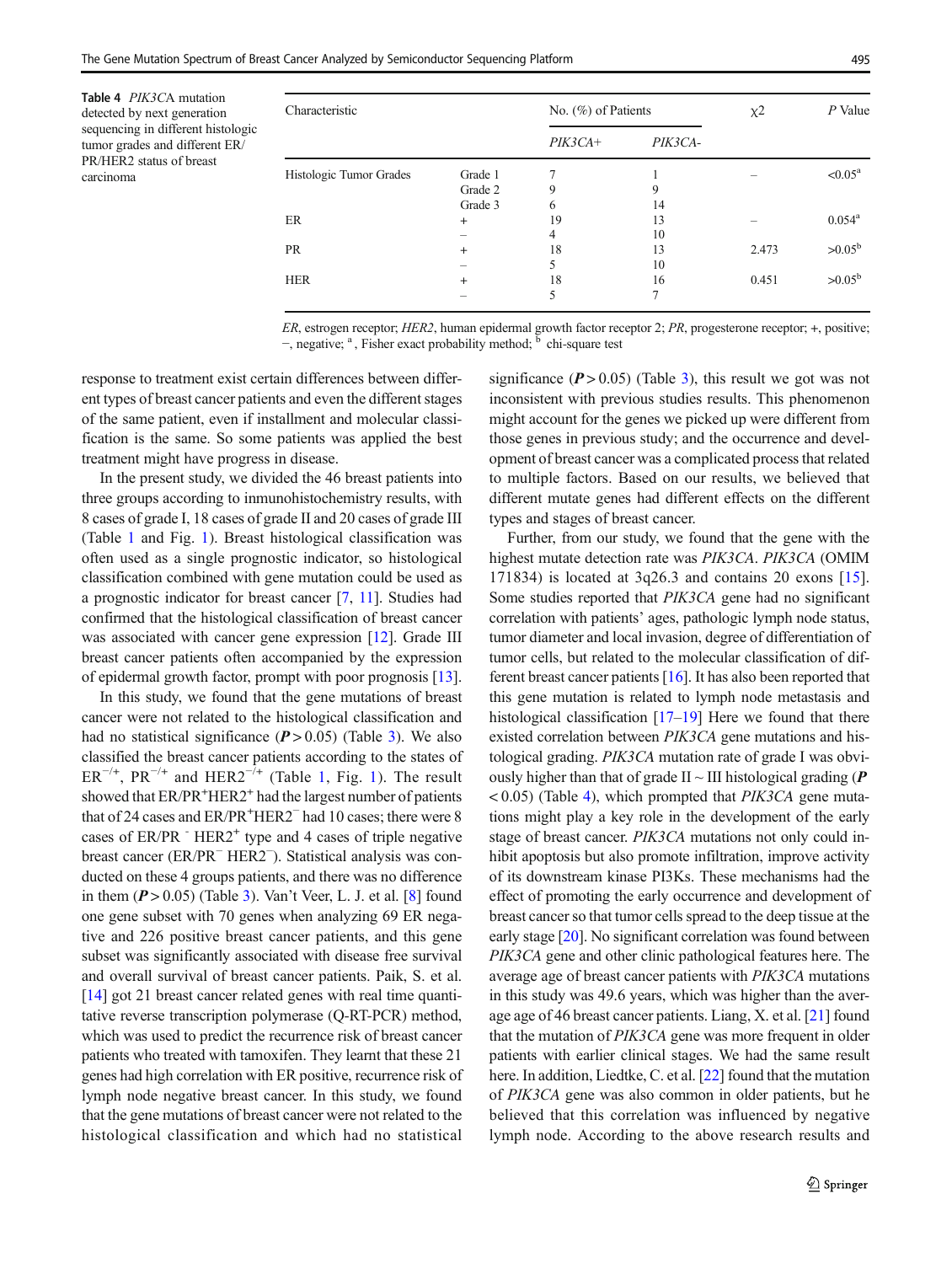<span id="page-5-0"></span>related reports, the relationship between PIK3CA gene mutations and the clinical pathological features of breast cancer also need to be further studied. These correlations may be affected by many factors, such as the number of cases, mean age, race, and pathology type and so on.

Moreover, mutations in TP53, AKT1, APC, BRAF, CDKN2A, KRAS and PTEN genes were also detected in this study. TP53 (OMIM 191170) is a cancer suppressor gene whose mutations are associated with an increased risk of breast cancer. Early studies suggested that TP53 mutations play a weak, or even less than 1%, role in the genetic susceptibility to breast cancer [[23\]](#page-6-0). However, in recent years, foreign studies have found that TP53 germ line mutations may play a more pathogenic role in family or hereditary breast cancer, especially in patients with early onset breast cancer [\[24](#page-6-0)]. Lee, D. S. et al. [\[25\]](#page-6-0) reported that the detection rate of TP53 gene mutation in breast cancer patients under the age of 35 was 5% in Asian populations. The average age of breast cancer patients with TP53 mutation gene in this study was 42.66 years old, less than the average age of the overall sample of 47.22 years old. TP53 mutations can be either embryo mutation or somatic mutation, and this gene mutation was more common in young patients with breast cancer; it is recommended that young breast cancer patients with family history or BRCA1/2 gene mutation negative should detect mutation situation of TP53 gene.

Akt1, PTEN gene influenced the activity of the PI3K/AKT signal transduction pathway, not only influence the tumor cell proliferation, apoptosis, but also invasion and metastasis of tumor. Studies [\[26,](#page-6-0) [27\]](#page-6-0) confirmed that Akt1, PTEN gene mutation was associated with lymph node metastasis, tumor stage, histological grade.

ACP gene [\[28](#page-6-0)] inhibits the Wnt signaling pathway, and Clevers, H. et al. [\[29](#page-6-0)] proved that the mutation of ACP gene was related to tumor distant metastasis. As for KRAS, Sanchez-Munoz, A. et al. [\[30\]](#page-6-0) found that *KRAS* gene mutation was associated with basal breast cancer, and KRAS was preferentially activated in basal breast cancer cells compared with tubular breast cancer. BRAF gene mutation [[31\]](#page-6-0) can continuously activated the Raf-MEK-ERK signaling pathway, and existing studies have found that the mutation of this gene is related to the occurrence and development of breast cancer. CDKN2A gene [\[32](#page-6-0)] have influence on cell cycle regulation function, the genetic mutation leads to cells out of control and become a malignant tumor, Debniak, T. et al. [\[33\]](#page-6-0) found CDKN2A gene mutations in the highest risk is less than 30 years old, that the gene carcinogenicity has some correlation with age.

In a word, the development of breast cancer was regulated by various cancer related genes. Therefore early prevention of breast cancer and provide certain theoretical basis for clinical treatment and prognosis evaluation through detection of breast cancer related gene mutations is very important.

#### Conclusion

To sum up, we used SSP high throughput technology that of higher detection sensitivity and specific degree to analyze 207 hot spot mutation region of 50 cancer related genes in 46 breast cancer patients in the present study, and found that there were 33 gene locus mutations of 8 genes including AKT1, APC, BRAF, CDKN2A, KRAS, PTEN, PIK3CA and TP53, but difference was not statistically significant ( $P > 0.05$ ) when compared these gene mutations (except for PIK3CA) in each groups according to the histological classification of breast cancer and the ER/PR/HER2 classification. PIK3CA mutation rate of grade I was obviously higher than that of grade II~III histological grading in breast cancer patients ( $P < 0.05$ ), which meant PIK3CA may play a key role in the development of the early stage of breast cancer. Last, SSP technology used in our study could be an effective and sensitive method for detection of gene mutation spectrum in breast cancer.

Acknowledgements We thank financial support of Dongguan City Social Science and Technology Development Project (Grants No.2015108101030).

Funding Dongguan Social development projiet (2015108101030).

#### Compliance with Ethical Standards

Conflict of Interest The authors declare no conflict of interest.

Ethics Approval This study was approved by the Ethics Committee of Dongguan Maternal and Child Health Care Hospital.

## References

- 1. Cancer Genome Atlas Network (2012) Comprehensive molecular portraits of human breast tumours. Nature 490:61–70
- 2. Fan L, Strasser-Weippl K, Li JJ, St Louis J, Finkelstein DM, Yu KD, Chen WQ, Shao ZM, Goss PE (2014) Breast cancer in China. Lancet Oncol 15: e279–289
- 3. Banin Hirata BK, Oda JM, Losi Guembarovski R, Ariza CB, de Oliveira CE, Watanabe MA (2014) Molecular markers for breast cancer: prediction on tumor behavior. Dis Markers 2014:513158
- 4. van de Vijver MJ, He YD, van't Veer LJ, Dai H, Hart AA, Voskuil DW, Schreiber GJ, Peterse JL, Roberts C, Marton MJ, Parrish M, Atsma D, Witteveen A, Glas A, Delahaye L, van der Velde T, Bartelink H, Rodenhuis S, Rutgers ET, Friend SH, Bernards R (2002) A gene-expression signature as a predictor of survival in breast cancer. N Engl J Med 347:1999–2009
- 5. Kittaneh M, Montero AJ, Gluck S (2013) Molecular profiling for breast cancer: a comprehensive review. Biomark Cancer 5:61–70
- 6. Roy-Chowdhuri S, de Melo Gagliato D, Routbort MJ, Patel KP, Singh RR, Broaddus R, Lazar AJ, Sahin A, Alvarez RH, Moulder S, Wheler JJ, Janku F, Gonzalez-Angulo AM, Chavez-MacGregor M, Valero V, Ueno NT, Mills G, Mendelsohn J, Yao H, Aldape K, Luthra R, Meric-Bernstam F (2015) Multigene clinical mutational profiling of breast carcinoma using next-generation sequencing. Am J Clin Pathol 144:713–721